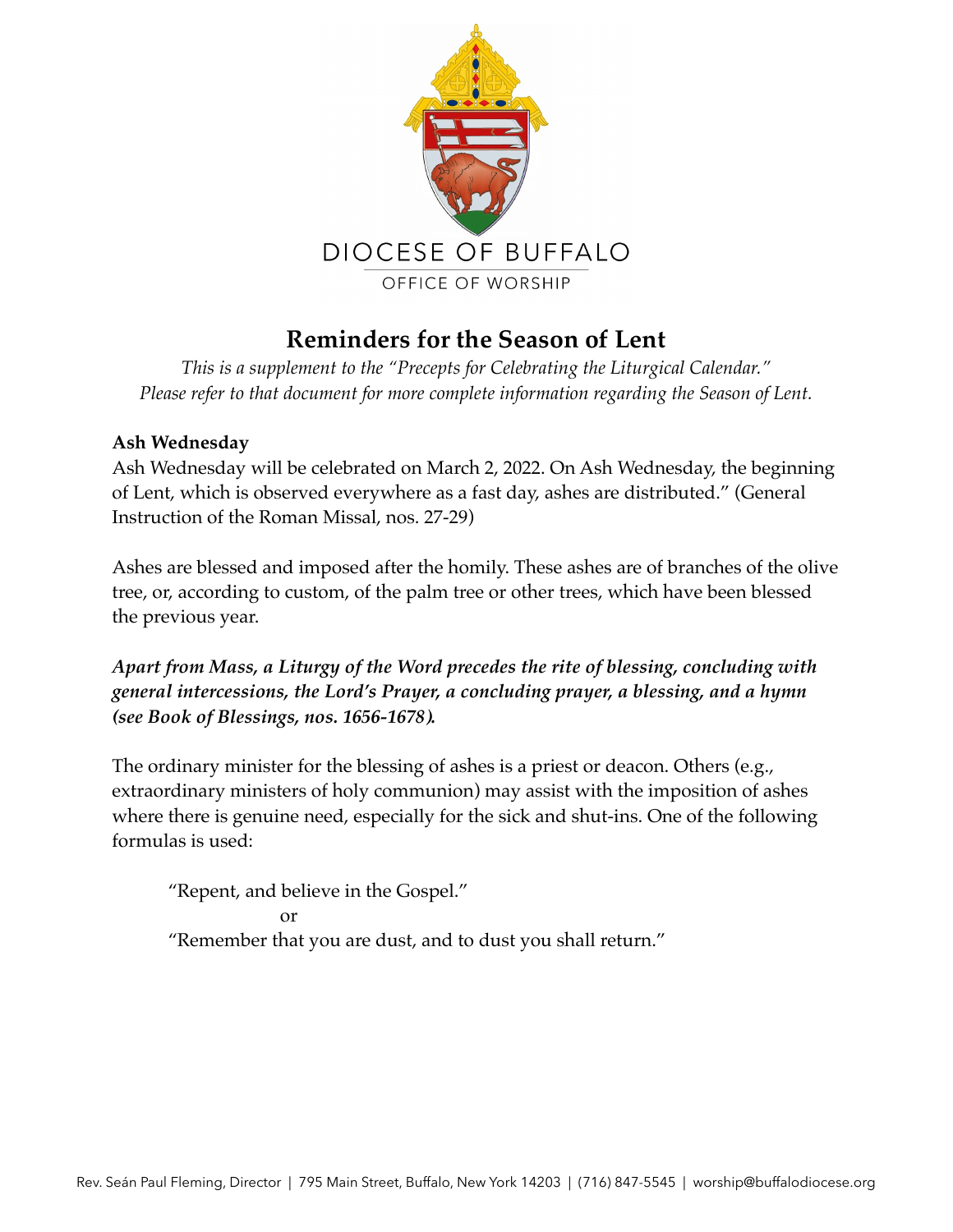## **COVID-19 Protocol**

Ashes *may be* imposed on a person's forehead in the usual manner or by means of the European custom of sprinkling ashes on the crown of a person's head. (Each parish may decide how best to approach this, unless the Vatican directs otherwise.)

Advance notice and catechesis that these options are allowable by the ritual should be communicated to parishioners before Ash Wednesday.

#### **The Season of Lent**

"Lent is ordered to preparing for the celebration of Easter, since the Lenten liturgy prepares for celebration of the Paschal Mystery both catechumens, by the various stages of Christian Initiation, and the faithful, who recall their own Baptism and do penance.

The forty days of Lent run from Ash Wednesday up to but excluding the Mass of the Lord's Supper exclusive. From the beginning of Lent until the Paschal Vigil, the *Alleluia* is not said.

#### *Abstinence*

All Catholics who have reached their 14th birthday are bound to abstain totally from meat on the following days: Ash Wednesday, all Fridays of Lent and Good Friday.

## *Fasting*

All Catholics between their 18th and 59th birthdays are also bound to observe the Law of Fast on the following days: Ash Wednesday and Good Friday. This practice involves limiting oneself to a single full meal and avoiding food between meals. Light sustenance may be taken on two other occasions in the course of the day.

#### *Easter Duty*

After they have been initiated into the Most Holy Eucharist, all the faithful are bound by the obligation of receiving Communion at least once a year. This precept must be fulfilled during the Easter season, unless for a good reason it is fulfilled at another time during the year. This obligation may be fulfilled between March 6, 2022 (First Sunday of Lent) and June 12, 2022 (Trinity Sunday).

#### *Baptism*

There is no universal rule that would forbid the practice of baptism during Lent. However, given that Lent is traditionally focused on the preparation for baptism, many parishes have policies that discourage it. This is left to the discretion of the pastor/staff.